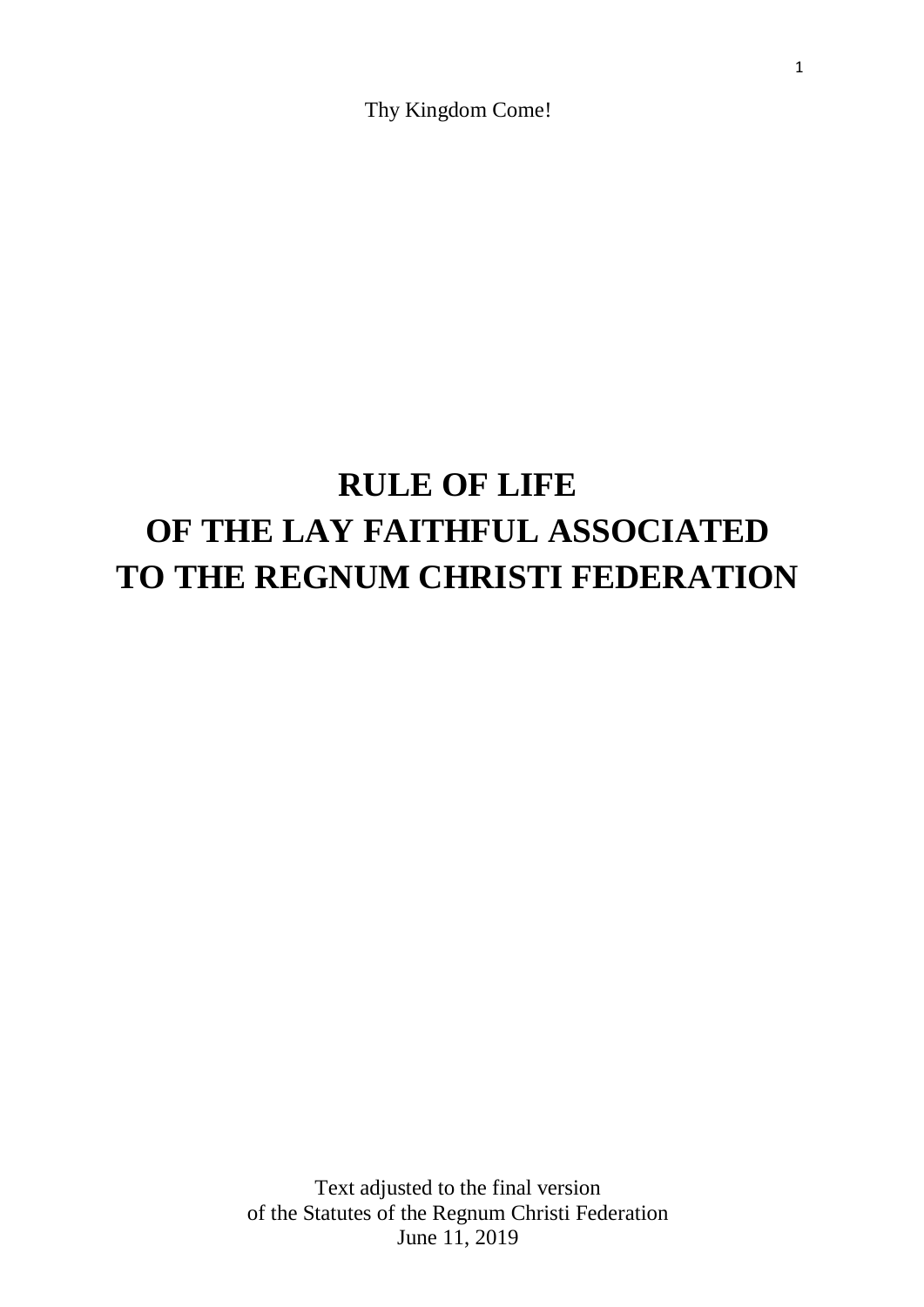#### **CONTENTS**

#### **Part One. The lay members of Regnum Christi**

Chapter 1. Identity and way of life of the lay members of Regnum Christi *Article 1.* Spiritual life *Article 2.* Formation *Article 3.* Apostolate *Article 4.* Personal and communal accompaniment *Article 5.* Team Life Chapter 2. Association of lay members of Regnum Christi to the Federation Chapter 3. Particular modes of self-giving for lay members of Regnum Christi *Article 1.* The promise of self-giving *Article 2.* Regnum Christi missionaries

Chapter 4. Structures and functions at the service of the life of the lay members of Regnum Christi

Chapter 5. Participation of lay members of Regnum Christi in the governing bodies of the Federation

*Article 1.* Election and participation in the general and territorial conventions

*Article 2.* Election and collaboration of the lay members with the general and territorial directive colleges

#### **Part Two. Diocesan priests, deacons and seminarians of Regnum Christi**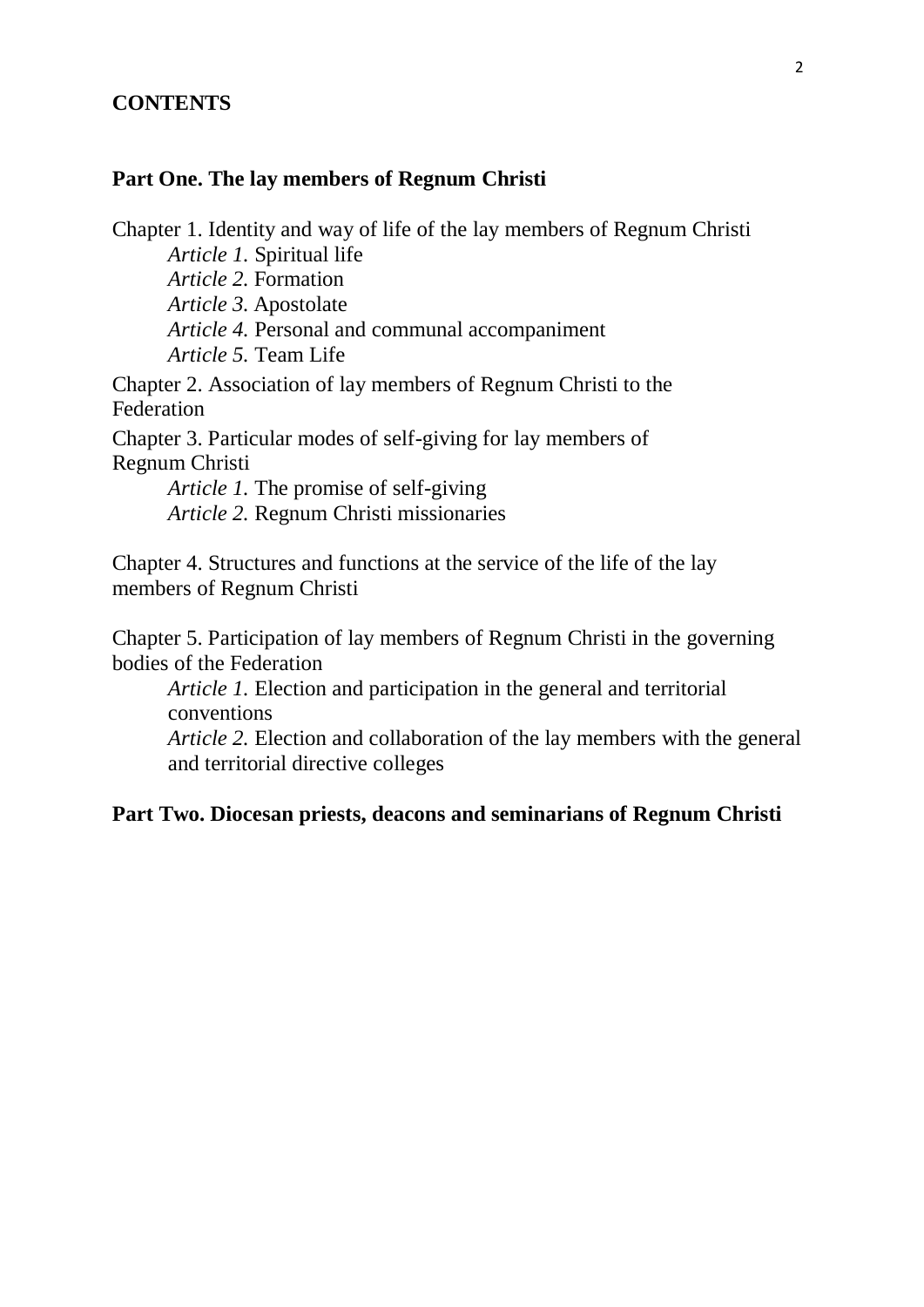# **PART ONE THE LAY MEMBERS OF REGNUM CHRISTI**

## **Chapter 1. Identity and life of the lay members of Regnum Christi**

## *Identity of the lay member of Regnum Christi*

1. §1. The lay members of Regnum Christi are Catholics who, without assuming the evangelical counsels by a sacred bond, personally embrace a vocation from God to live their baptismal commitments in the midst of temporal realities according to the charism of Regnum Christi, the fundamental traits of which are described in numbers six to thirty of the Statutes of the Regnum Christi Federation and in this Rule of Life.

§2. These faithful join Regnum Christi by individual association to the Federation, and are admitted by the section directors, according to the norms of the Statutes of the Federation and this Rule of Life.

§3. They contribute their secular nature and their apostolic action, through which they extend Christ's presence in the world and transform human realities, especially in their family, professional, and social lives, in accordance with the Gospel (see Statutes of the Regnum Christi Federation 5 §4).

#### *Elements proper to the way of life of lay members of Regnum Christi*

2. Regnum Christi proposes a Christianity that is active and enthusiastic in love, and a way of life that helps members live their baptismal commitments and fulfill the mission of being Christian leaven in the world. Lay members of Regnum Christi develop this way of life in their spiritual life, formation, apostolate, personal accompaniment and team life.

#### *Article 1. Spiritual life*

## *Approach to the spiritual life*

3. Lay members of Regnum Christi understand the spiritual life as a progressive development of the Trinitarian life within them, which leads to configuration with Christ. Therefore, they live it as a dynamic relationship of love with God, nourished by the sacraments, the Word of God, the liturgy, prayer, and the exercise of the moral and theological virtues. Their spiritual life permeates and harmonizes all aspects of their life

## *Secular spirituality*

4. Conscious of the gift of divine filiation in Christ that they received in baptism,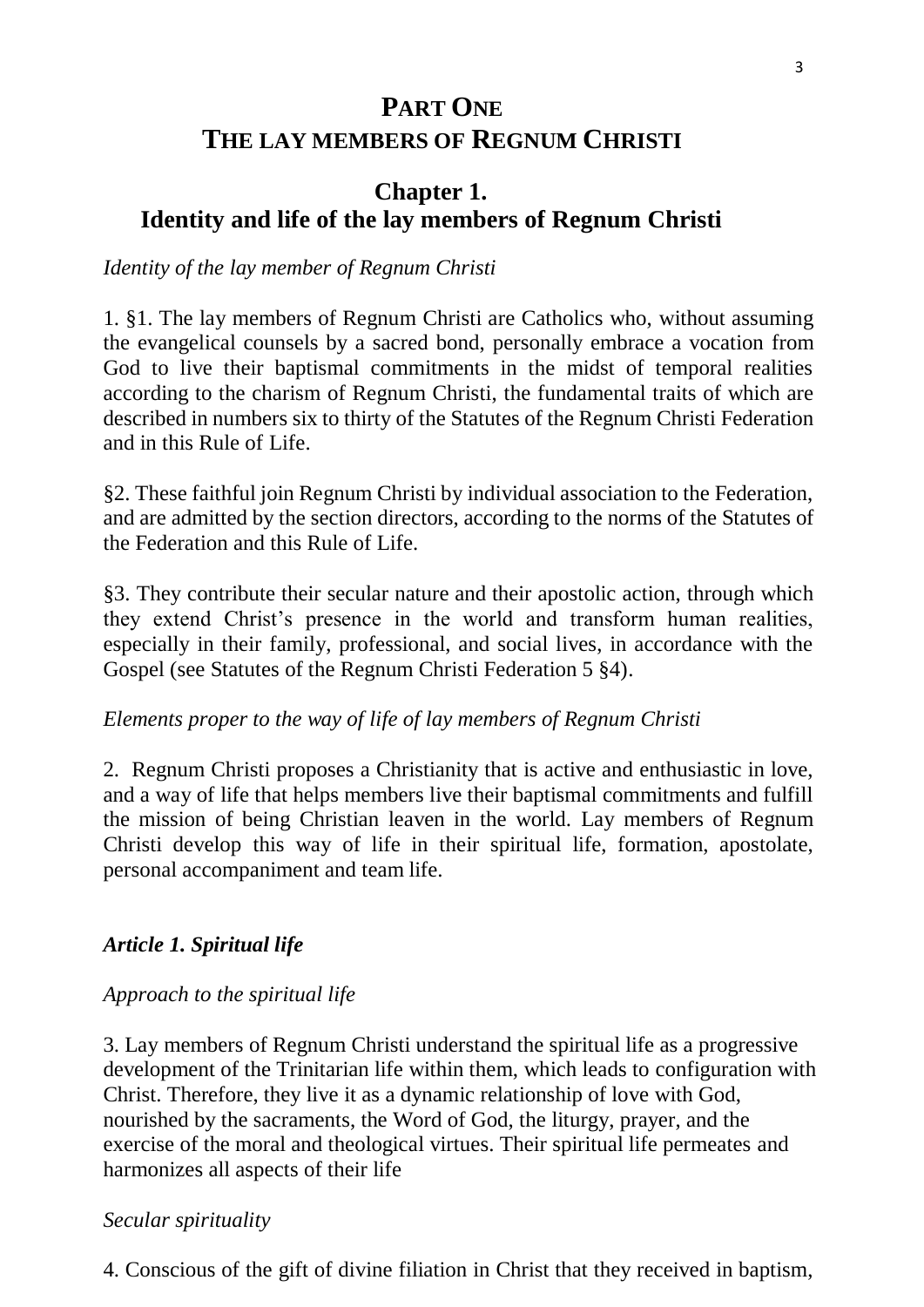lay members of Regnum Christi live their condition as priest, prophet and king in the midst of temporal realities, aspiring to make the Kingdom of God present in this world so it becomes a worthy home for the children of God in which all things contribute to giving him glory.

## Spiritual practices

5. The spiritual practices recommended to lay members of Regnum Christi are means to help them grow in their relationship of love with Christ. With the help of their spiritual director, they gradually learn mental prayer and how to live the other practices recommended in the Prayer Book. As a privileged means to spiritual progress, it is recommended they participate yearly in spiritual exercises or a triduum of renewal.

## *Article 2. Formation*

## *Formation*

6. Lay members of Regnum Christi begin a journey of formation according to number 30 of the Statutes of the Regnum Christi Federation*.* This journey helps them to grow in human and Christian maturity according to their state in life, to collaborate effectively in the apostolate, and to illuminate and transform the realities of the world in Christ.

## *Personal responsibility and the institutional formation plan*

7. §1. Lay members of Regnum Christi assume personal responsibility for their own formation.

§2. The competent Federation authority must establish a formation plan that offers them objectives, guidelines and means.

§3. Study circles and various courses are ordinary means of providing formation.

## *Training*

8. The lay members of Regnum Christi assigned to take on responsibilities at the

service of others should receive proper training, accompaniment and feedback.

## *Article 3. Apostolate*

#### *Being an apostle*

9. Lay members of Regnum Christi ardently seek to establish and extend the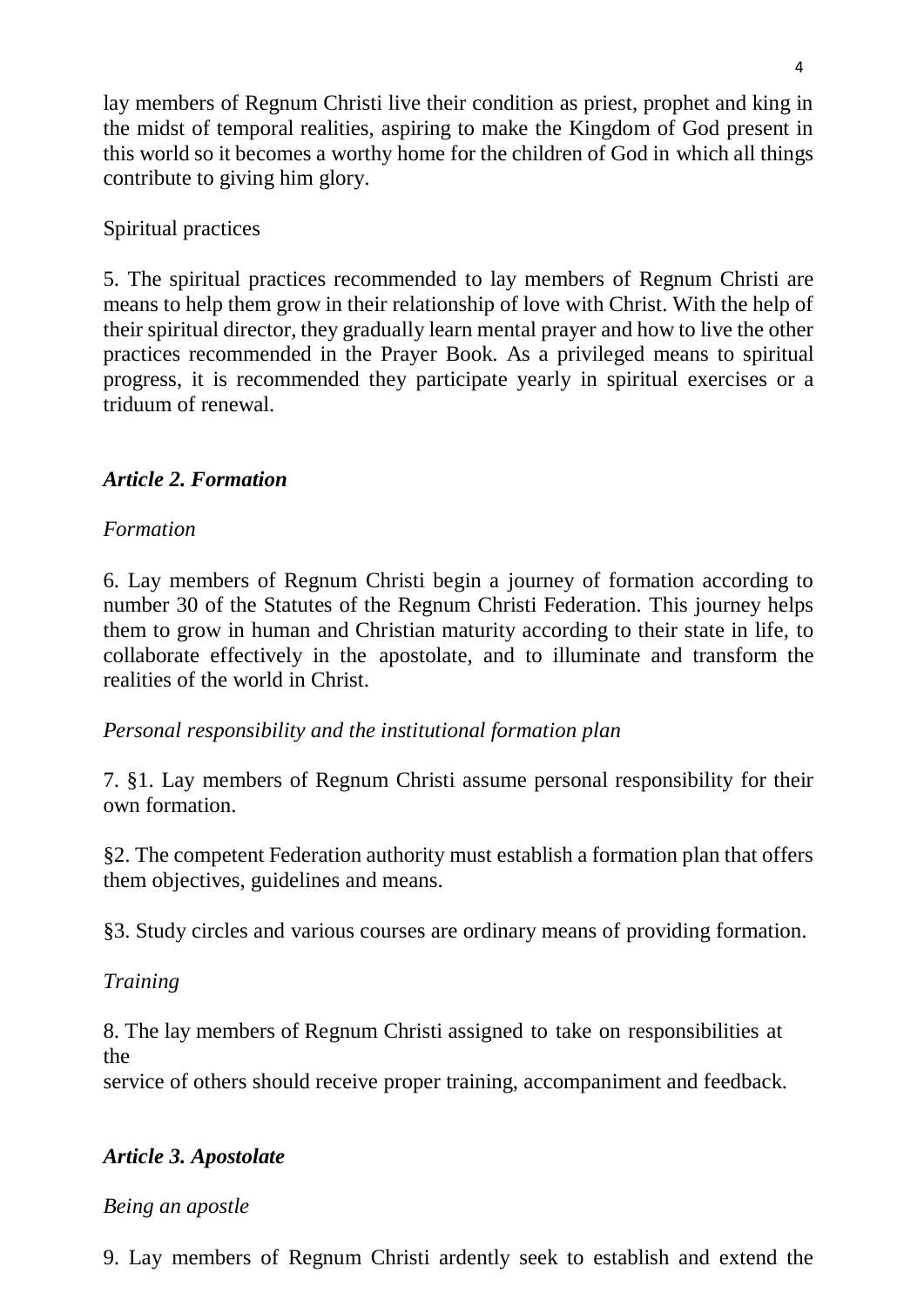Kingdom of Christ among all people. They let themselves be permeated by Christ's charity towards humanity and bring their apostolic zeal to life through intimate contact with him. They long for Christ to conquer their own souls and the souls of all those around them. Impelled by the Holy Spirit and in the style of St. Paul, they endeavor to be supernatural in their aspirations, magnanimous of heart, audacious in self-giving, tenacious in the face of difficulties, and practical and effective in action. They seek to transform the world in Christ. Their motto is, "Christ our King. Thy Kingdom Come!" Therefore, the lay members of Regnum Christi:

1. º seek to encounter Christ daily in prayer, and to witness to him in the various circumstances of life;

2. º in living their lay vocation, they make it their first priority to live their family life and the duties of their state in life, enlightened by the Word of God and Church teaching;

3. º seek to engage others in the concrete realities of their lives to proclaim the Gospel to them and invite them to participate in Christ's mission;

4. º take on their responsibility as lay faithful to bring the light of the Gospel into the public, cultural, economic, political, academic and social arenas of life. They also seek to awaken the apostolic commitment of different kinds of leaders in the world, so they live their ethical and religious convictions more coherently.

5. º start and participate in apostolic initiatives and works, according to their possibilities;

6. º seek to participate in parish and diocesan life, contributing the Regnum Christi charism to the local Church;

7. º desire to share with others the gift of God they have discovered in Regnum Christi. So they introduce and invite others to Regnum Christi, and accompany those who show an interest in getting to know it, or in participating in its spirituality and mission.

## *The importance of ECYD*

10. Since the youth are fundamental for the future of the Church, Regnum Christi and society, lay members of Regnum Christi share the responsibility of ensuring that the young people who constitute ECYD receive proper attention and care.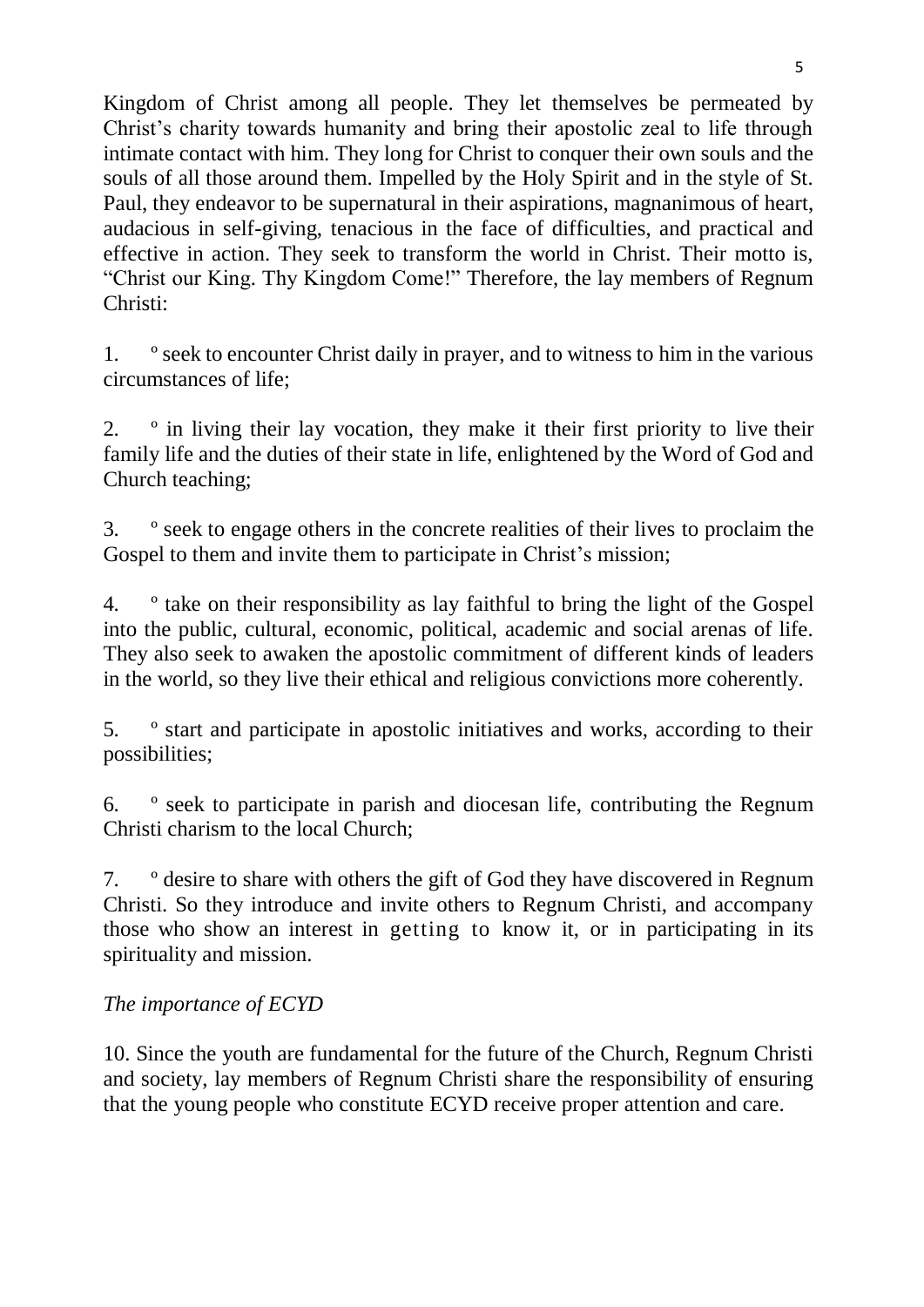## *Article 4. Personal accompaniment*

#### *Accompaniment*

11. Accompaniment (see Statutes of the Regnum Christi Federation 35 §1) is a responsibility shared by the lay member, who should seek it, and Regnum Christi, which should offer it. This accompaniment is realized especially in personal and sacramental attention, team life, and apostolic formation and follow-up.

## *Spiritual direction*

12. Lay members of Regnum Christi seek regular spiritual direction as a traditional means offered by the Church for spiritual growth. Through it, they learn to discern God's will and to embrace it with love.

## *Dialogue with the team leader*

13. Lay members of Regnum Christi are accompanied by their team leader, who through frequent dialogue helps them as a friend and brother or sister on their journey of personal and apostolic growth.

## *Article 5. Team life*

#### *The team*

14. §1. Lay members of Regnum Christi ordinarily form part of a team. The team is the natural setting where their life in Regnum Christi grows and develops.

§2. A team is a group of members united in Christian fraternity to help each other on their journey of sanctification, in their formation and in their apostolic work, following the example of the first Christian communities.

§3. Teams, as communities of apostles, can be organized in various ways according to the concrete circumstances of each locality of the Federation.

#### *The Encounter with Christ*

15. The Encounter with Christ is the center of team life. In it, the lay members, as a community of faith, by the light of God's Word, examine their Christian life, discern what the Lord expects of them in evangelizing the reality of the world they live in, encourage each other in their following of Christ, and enkindle their apostolic zeal.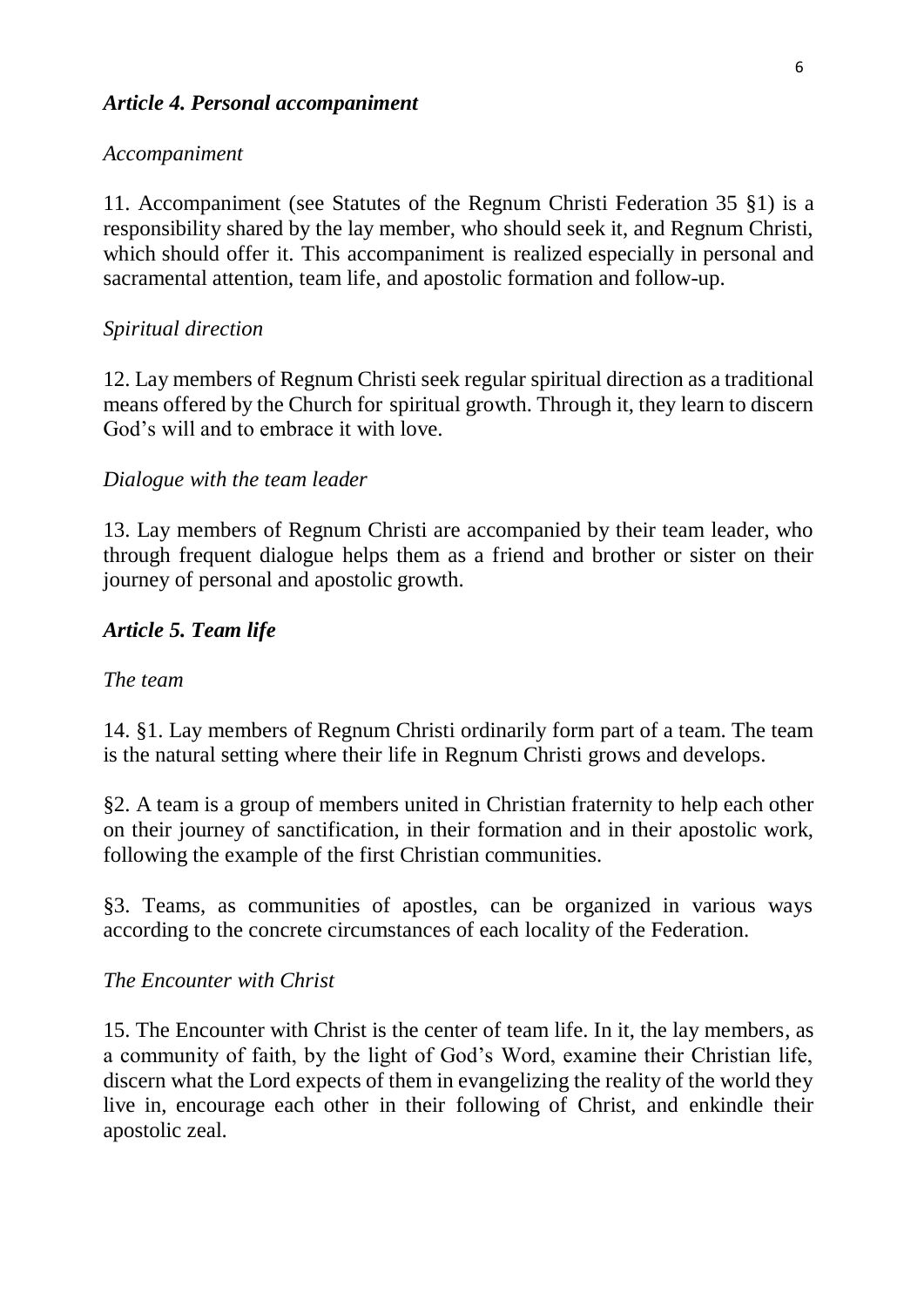## **Chapter 2. Association of lay members of Regnum Christi to the Federation**

*Spiritual significance of the act of association*

16. The lay member, by associating to the Federation, consciously accepts their baptismal vocation to holiness and apostolate, and gives themselves to Christ so that he may reign in their heart and in society. In this way, they begin a journey of assimilating and living the spirit, communion and mission of Regnum Christi as described in the Statutes of the Regnum Christi Federation, especially through the five elements proper to the life of the lay member of Regnum Christi (see number 2).

## *The commitments*

17. The lay member, by associating to the Federation, commits to:

1. ° grow in friendship with Christ, developing the life of grace through prayer and the sacraments;

2. ° live the evangelical virtues of poverty, filial obedience, and purity in thought and action;

3. ° fulfill the duties of their state of life with love and honesty, as a service to God and to others;

4. ° apply themselves to their integral formation, and forge their Christian leadership;

5. ° initiate and participate in apostolic initiatives;

6. ° profess a faithful and active love for the Holy Church, the Pope, and the other bishops;

7. ° generously offer their prayer, talents, time, and material goods to collaborate in the mission of Regnum Christi at the service of the Church.

## *Requirements*

18. Any Catholic who is at least sixteen years old and who desires to live the spirit of Regnum Christi, use its means of sanctification, and collaborate in its apostolic action can be admitted into Regnum Christi if they are moved by the proper intentions and can take on the related commitments.

## *Belonging to other ecclesial realities*

19. §1. Those who belong to another ecclesial reality and wish to associate to the Federation should assess with the section director whether the commitments are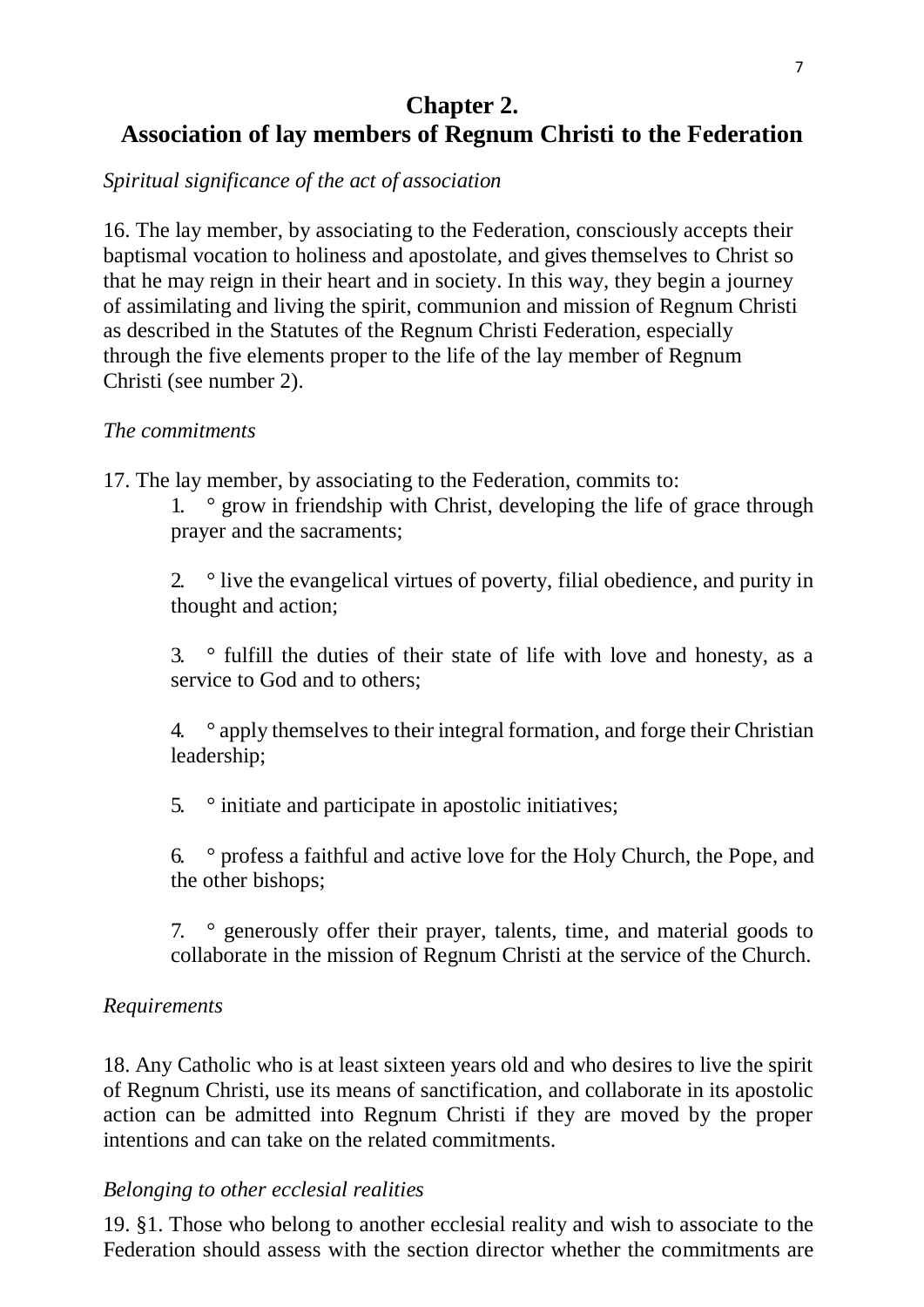compatible with those previously acquired in the other ecclesial reality.

§2. Those who have assumed the evangelical counsels by a sacred bond in another spiritual family are not to be admitted to association to the Federation.

## *Process*

20. §1. The decision to request association to the Federation must be the fruit of proper discernment and a free response to the call of God.

§2. Admission is the responsibility of the section director, and can be granted in response to a written request by the person interested in associating, with the recommendation of the team leader or another member, after a period of participation in the life of Regnum Christi long enough to ensure that both the person and the section director have come to know each other sufficiently.

§3. Association takes place, ordinarily after a spiritual triduum, through a formal act or ceremony as established in the Rites of Regnum Christi, which must express what is established in numbers 16 and 17 of this Rule of Life. The association is registered in an official record.

§4. Lay members make an annual devotional renewal of the commitments they acquired at their association (see number 17).

§5. Members of the federated institutions who leave that institution and wish to continue belonging to Regnum Christi must request that the section director register them among the lay members of Regnum Christi. *Departure*

21. §1. After having reflected before God about their decision, any lay member is free to disassociate from the Federation by informing the section director in writing.

§2. Due to the voluntary and disinterested nature of the personal commitment, those who disassociate from the Federation in any manner have no right to demand anything for any service done in it.

## *Ipso facto loss of membership*

22. §1. Those who assume the evangelical counsels through a sacred bond in another spiritual family cease *ipso facto* to be associated to the Regnum Christi **Federation** 

§2. Those who publicly abandon the Catholic faith cease *ipso facto* to be associated to the Regnum Christi Federation.

## *Dismissal and the causes for it*

23. §1. Section directors can dismiss a lay member from the Federation for a just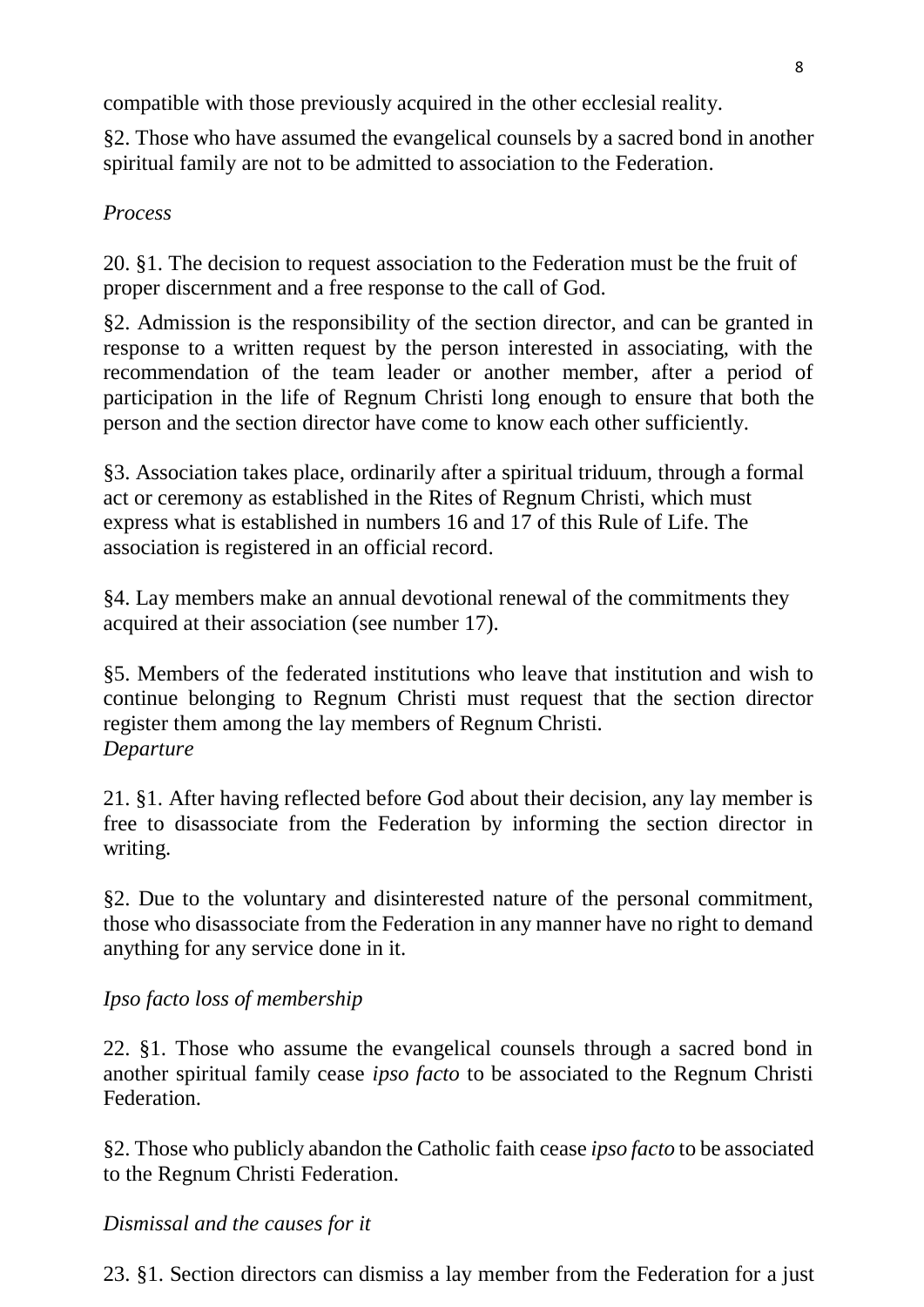cause if it is considered necessary, having first heard the opinion of the team leader, and with the consent of their council. Before deciding on the dismissal, section directors should consult with the team or group leader, as applicable, and with the consent of their council, should admonish the member in writing, warning of the possibility of dismissal and communicating the reason. The admonition should indicate a timeframe for the eventual amendment of the member. The person concerned has the right to defend themselves before their section director. After the deadline established in the admonition and having given the member the opportunity to defend themselves, section directors, if they consider the dismissal necessary and with the consent of their council, must communicate the dismissal in writing to the person concerned, which is to be done with justice, prudence and charity.

§2. The dismissed lay member may appeal to the territorial directive college.

§3. Publicly and obstinately holding ideas or habits contrary to the faith and discipline of the Church must be considered a cause for dismissal.

# **Chapter 3. Particular modes of self-giving for lay members of Regnum Christi**

## *Article 1. The promise of self-giving*

24. §1. Some lay members feel called by God to take on a special commitment of self-giving and availability to the Lord in order to promote the life and mission of Regnum Christi. In response, they undertake the journey of prayer and formation that Regnum Christi proposes to them, and they commit to active involvement in Regnum Christi with their prayers, talents, time and material goods.

§2. Those who accept this call offer valuable support to the sections and their apostolates through their prayer, self-giving and availability.

§3. The lay member of Regnum Christi and the section director agree on the concrete ways of living out this self-giving and availability according to the member's personal circumstances and Regnum Christi's needs.

§4. It is the responsibility of the lay member of Regnum Christi to harmonize this commitment with the duties proper to their state in life, aided by their spiritual director.

25. §1. This special commitment is assumed through a formal promise of selfgiving made in the presence of the section director and some members, according to the Rites of Regnum Christi.

§2. An official record of the promise must be drawn up and signed.

§3. The first time the promise is made, it is for one year. It can be renewed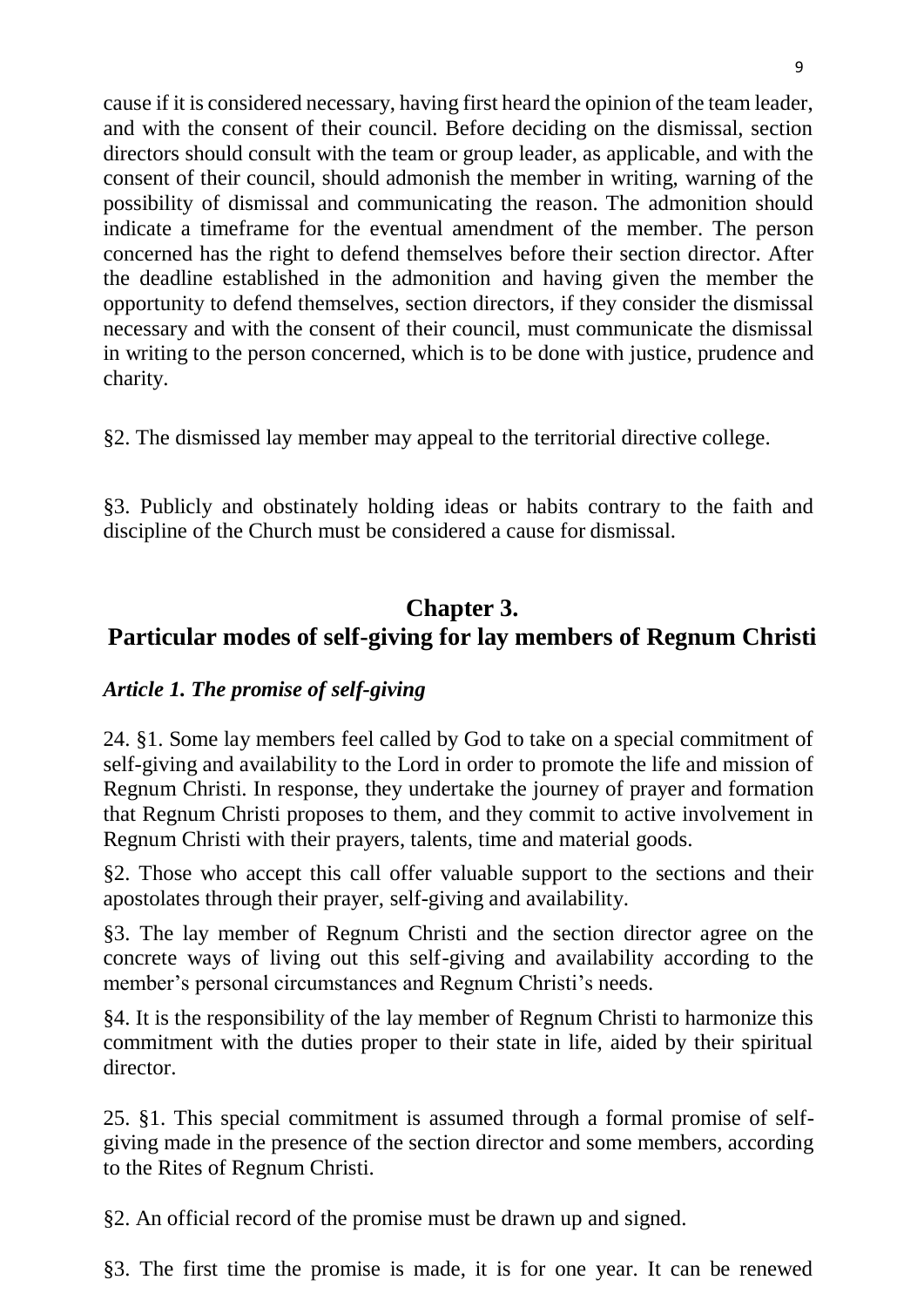annually. After five renewals, if the Regnum Christi lay member so wishes and the section director deems it appropriate, the promise can be renewed for life.

§4. The section directors should ensure that members who have made the promise of self-giving are assured of the accompaniment they need to live their commitment.

§5. The competent authority of the Federation must establish a plan of formation that offers objectives, guidelines and means to the members who have made the promise.

## *Requirements for making the promise*

26. §1. Any lay member may make the promise of self-giving if they are at least eighteen years old, moved by the proper intentions, have lived in Regnum Christi long enough to be known by the section director, and have properly discerned with the help of their spiritual director.

§2. This promise of availability should be made in a spirit of generosity and humility in the service of the Kingdom of Christ and with the desire to contribute to the progress of Regnum Christi.

## *Admission*

27. Admission to make the promise is the competence of the section director, after hearing the opinion of their council, in response to a written request from the member.

## *Dispensation*

28. §1. After mature discernment and with the help of their spiritual director, a lay member of Regnum Christi may ask the section director to dispense them from this promise.

§2. The section director gives the lay member this dispensation in writing and registers it in the section archive.

## *Temporary provision:*

The lay members of Regnum Christi who are "second degree members" according to previous regulations, who have remained as such for at least five years, and who have the authorization of the section director, may make the promise of self-giving for life without having to follow the provisions of number 25 §3 of this Rule of Life.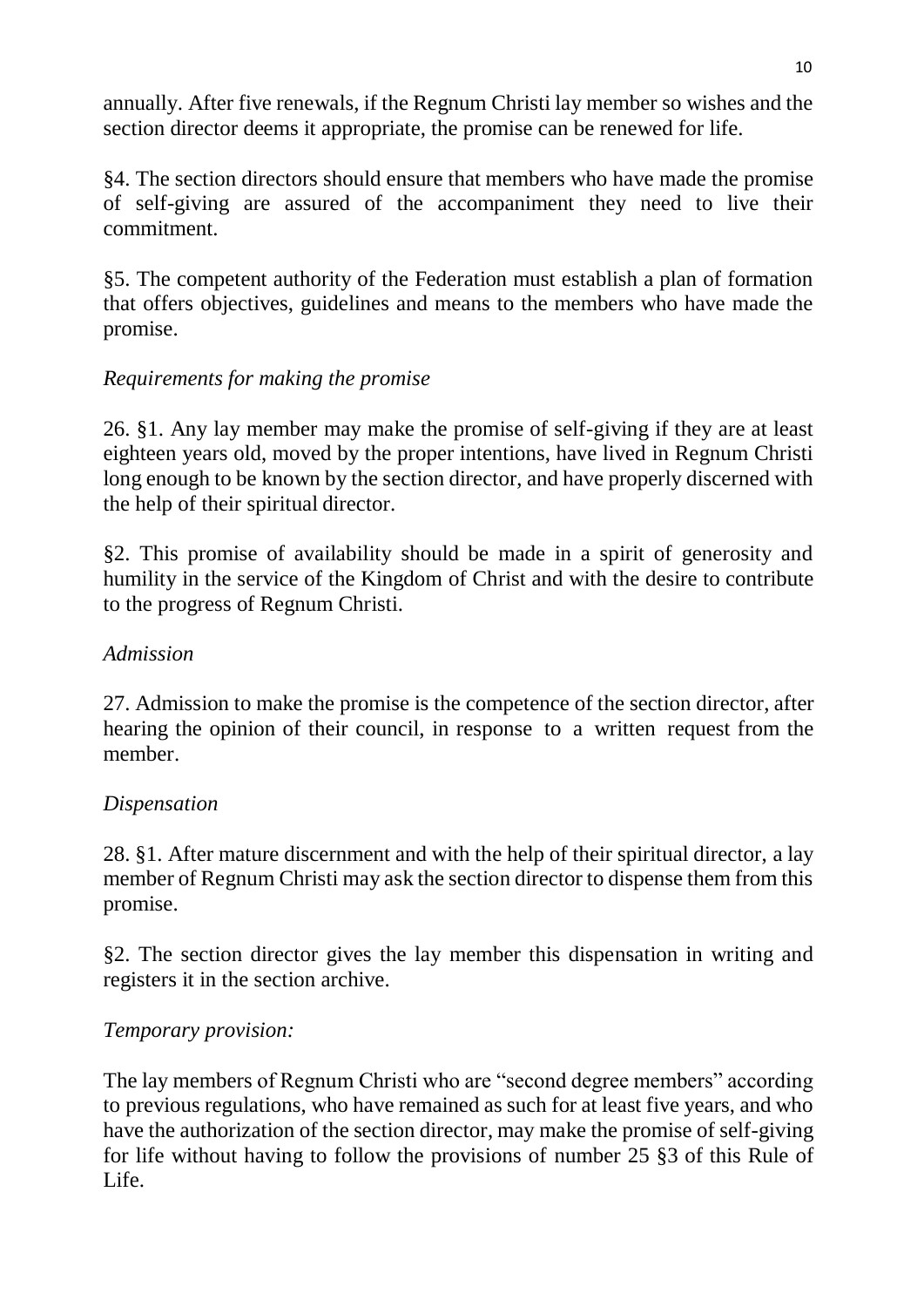## *Article 2. Regnum Christi missionaries*

#### *Regnum Christi missionaries*

29. Regnum Christi missionaries are lay members of Regnum Christi who voluntarily donate one or more years of their life in full-time apostolic service to the Church in Regnum Christi, according to their proper rule of life.

# **Chapter 4. Structures and functions at the service of the life of lay members of Regnum Christi**

#### *Teams*

30.§1. A team is ordinarily composed of members of the same sex and stage of life, bound together by friendship, like-mindedness or common interests. There can also be teams of married couples, directed by one of the couples.

§2. A team is directed by a team leader. The section director appoints the team leader for a term of one to three years with the possibility of renewal, after hearing the opinions of their council and of the team members.

§3. The team leader has the mission of directing and encouraging the life of the team and accompanying each member on their journey of sanctification, their process of formation, and their growth as an apostle.

§4. The number of members on a team should favor adequate accompaniment, friendship among the members, and the active participation of all the team members.

#### *Groups*

31. §1. The section director can organize the teams into groups when it is appropriate for reasons associated with formation or apostolate, or when the number of teams makes it necessary.

§2. Groups are led by group leaders who are appointed by the section director, taking into consideration the opinion of the team leaders. They are appointed for a term of up to three years with the possibility of renewal.

#### *Sections*

32. §1. A section is a grouping of teams and groups that fosters prayer life and integral formation, the family spirit of Regnum Christi, the invitation and welcoming of new members, accompaniment, apostolic action and a healthy economy.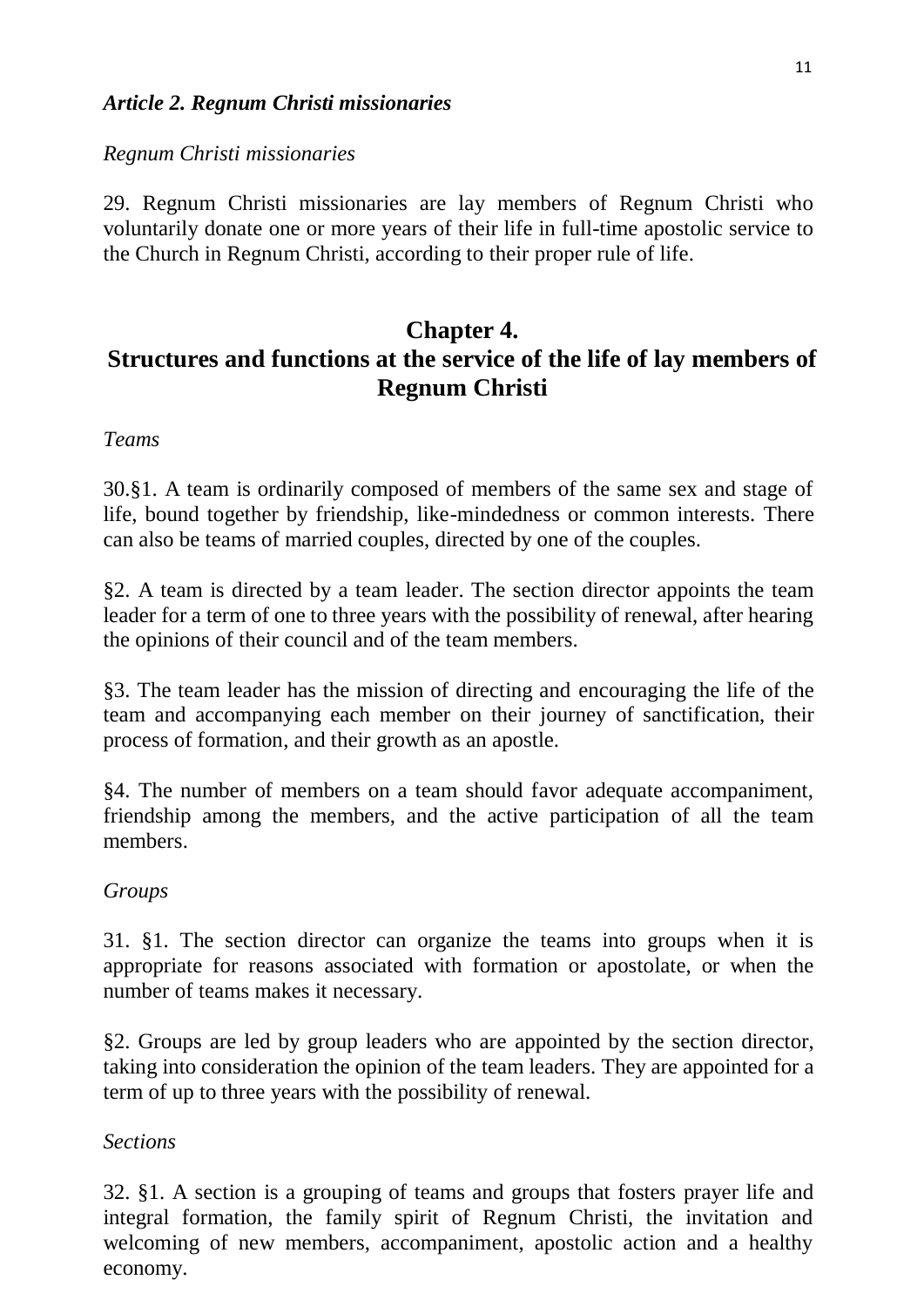§2. There are ordinarily six sections: men, women, young men, young women, ECYD boys, and ECYD girls.

§3. It is the competence of the territorial directive college of the Federation, after receiving the proposal of the local director, to create or suppress a section in a locality for the purpose of promoting the common mission, personal attention, and efficient organization.

## *The section director*

33. §1. At the head of every section there is a section director who is appointed by the territorial directive college of the Federation after consulting the local director, as stipulated in number 52 §2 of the Statutes of the Regnum Christi Federation. They are appointed for a three-year term with the possibility of renewal, or exceptionally, for a one-year or two-year term.

§2. The section director must be a lay member of Regnum Christi who has been associated for at least three years, or a member of a federated institution with experience of working in sections.

§3. The section director's mission is to foster the goals mentioned in number 32 §1 of this Rule of Life.

## *The section director's council*

34. §1. The section director has a council which is formed by at least four lay members of Regnum Christi.

§2. The section director proposes four lay members of Regnum Christi to the local director, who appoints them as members of the council for the same term as the section director. Their term can be renewed.

§3. The section director is aided by the council in making decisions, and asks for their consent or opinion as established in this Rule of Life or in secondary codes.

## *The section chaplain*

35. §1. The section usually has a chaplain appointed by the territorial directive college of Regnum Christi.

§2. The section chaplain fosters and promotes the liturgical and sacramental life of the section and collaborates in the spiritual formation of the lay members, while respecting the section director's authority.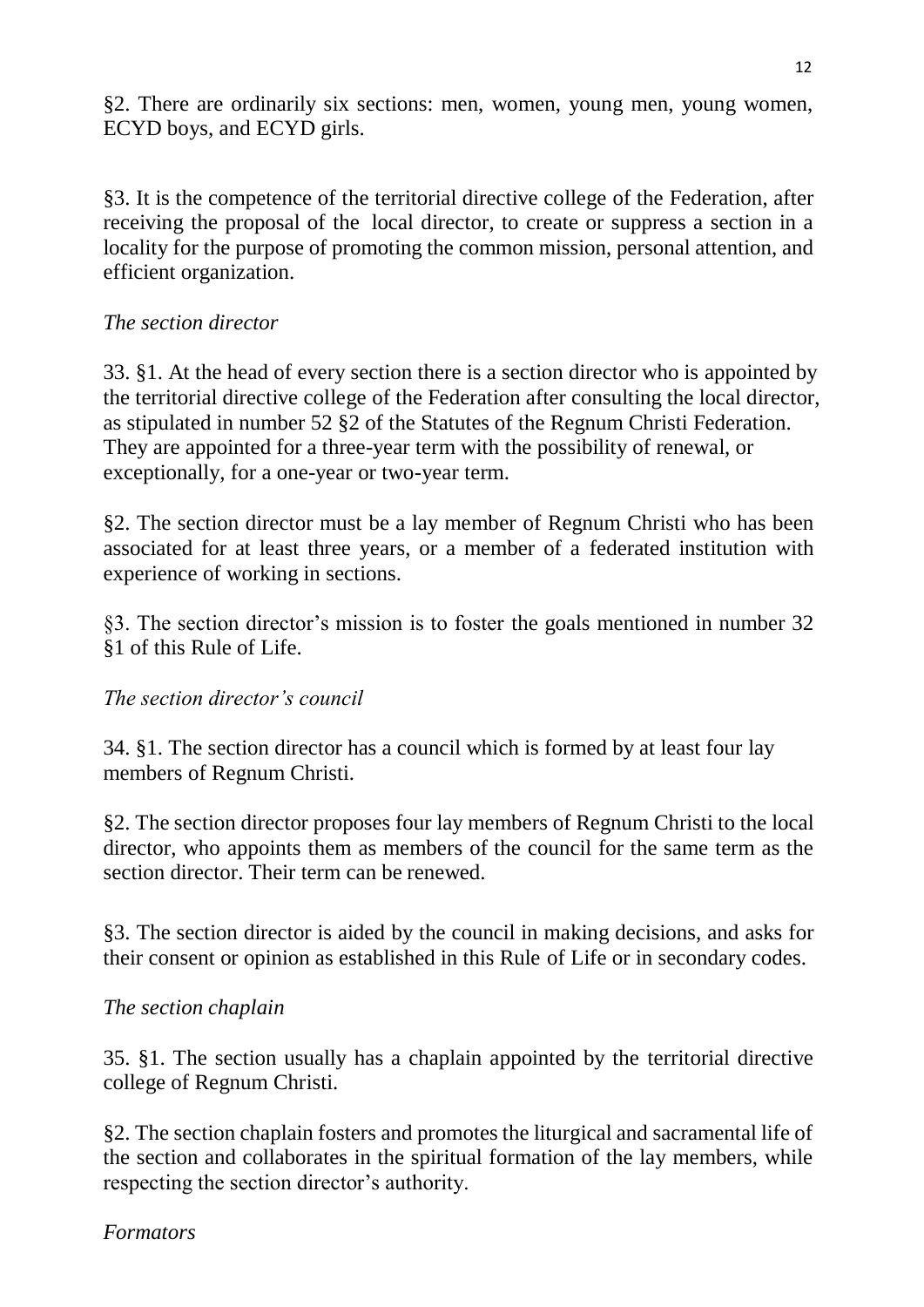36. §1. "Formators" are lay members or members of the federated institutions who collaborate in the direction of the section and the formation of its members. They are principally dedicated to spiritual direction, preaching, offering formative activities, directing teams or groups, or directing apostolic activities.

§2. They are directed by the section director in their ordinary responsibilities. The section director must ensure that they receive proper training and accompaniment in carrying out their function.

# **Chapter 5. Participation of the lay members of Regnum Christi in the governing bodies of the Federation**

## *Participation and co-responsibility of the lay members of Regnum Christi*

37. Given the specific vocation of the lay members to fully live the charism and participate co-responsibly in the life and mission of Regnum Christi, the Statutes of the Regnum Christi Federation establish that the lay members must participate in the direction of the Federation and in defining their own way of living the charism. This Rule of Life establishes the concrete way of exercising this participation.

## *Article 1. Elections and participation in the general and territorial conventions*

#### *Complementary norm for the Statutes of the Regnum Christi Federation 68*

38. The delegates of the lay members of Regnum Christi for the general convention are elected by and from among the delegates of the lay members for the territorial conventions. The number of seats given to the lay members in the general convention is defined by the regulations of the general convention.

## *Complementary norm for the Statutes of the Regnum Christi Federation 59*

39. §1 In order to carry out the consultation presented in number 59 §2 of the Statutes of the Regnum Christi Federation, in the general convention the delegates of the lay members of Regnum Christi make up a college in order to express their opinion.

§2 In the approval or modification of their own Rule of Life by the general convention, the lay members, together with the members of the federated branches, participate with a deliberative vote (see Statutes of the Regnum Christi Federation 59 §3). This same method is followed for the approval or modification of other normative documents that deal specifically with the life of the lay members of Regnum Christi.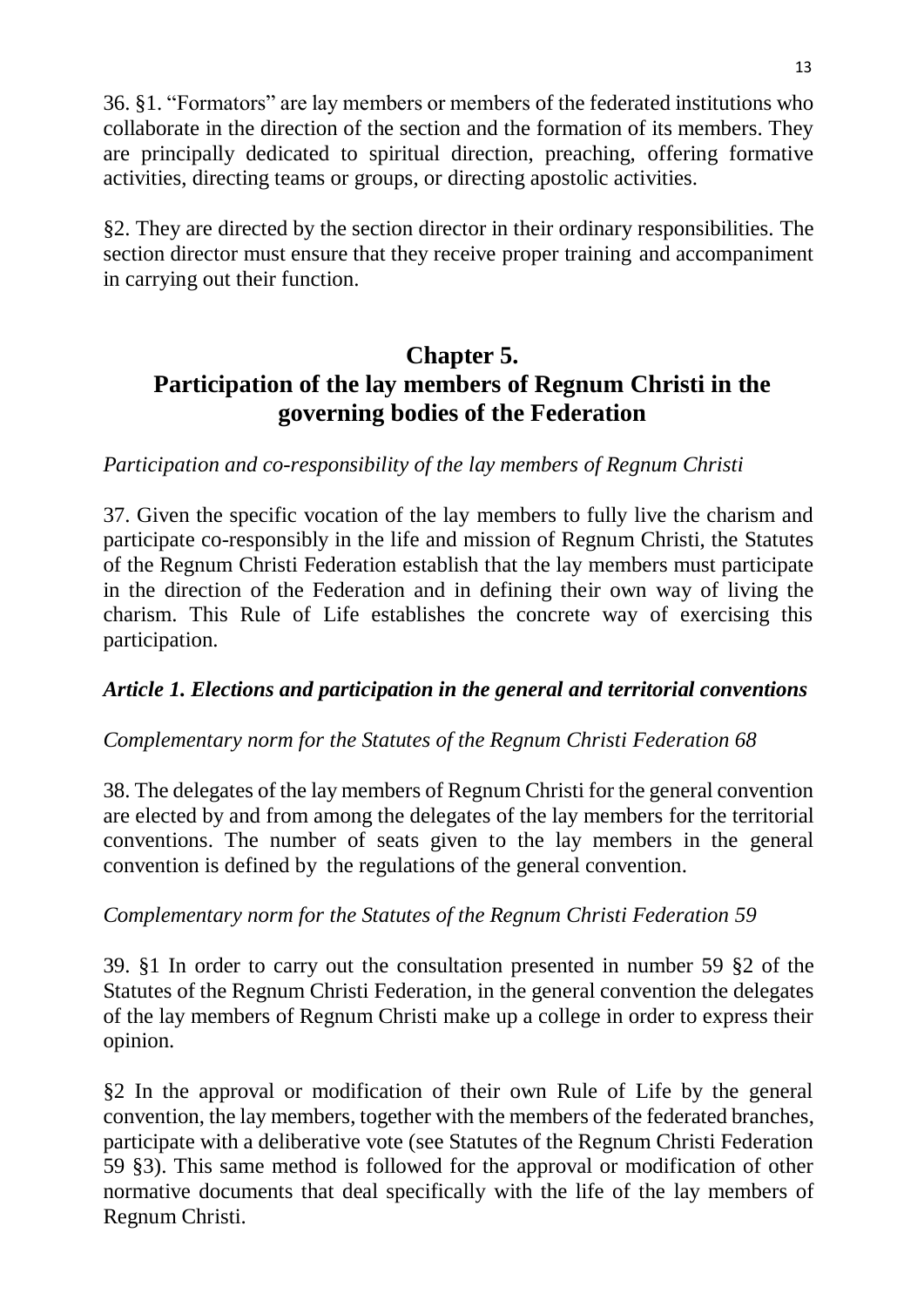## *Complementary norm for the Statutes of the Regnum Christi Federation 71*

40. The delegates of the lay members of Regnum Christi for the territorial convention are elected by and from among the lay members in the territory, according to the specific regulations approved by the territorial directive college of Regnum Christi, having listened to the opinion of the territorial plenary council.

## *Article 2. Election and collaboration of the lay members of Regnum Christi with the general and territorial directive colleges of Regnum Christi*

*Complementary norm for the Statutes of the Regnum Christi Federation 89 §2*

41 §1. The general plenary council is assisted by six lay members elected by and from among the delegates of the lay members in the general convention.

§2. If one of them later renounces this responsibility, the general directive college appoints a substitute, having listened to the other lay assistants of the general plenary council.

## *Temporary provision*

For the time frame between the approval of the Statutes of the Regnum Christi Federation by the Holy See and the upcoming general convention, the general directive college will be responsible for appointing the lay members who assist the general directive college and the lay members who assist the general plenary council.

## *Complementary norm for the Statutes of the Regnum Christi Federation 76 §3*

42. §1. The two lay members who assist the general directive college are appointed by the general directive college from among the six lay members who assist the general plenary council.

## *Complementary norm for the General Regulations of the Regnum Christi Federation XX*

43. The lay members who assist the territorial directive college are appointed by the college itself, after a timely consultation with the local directors, for a threeyear term, renewable once.

## *Complementary norm for the General Regulations of the Regnum Christi Federation XX*

44. In addition to the two lay members who assist the territorial directive college, one or more other lay members are also summoned to the territorial plenary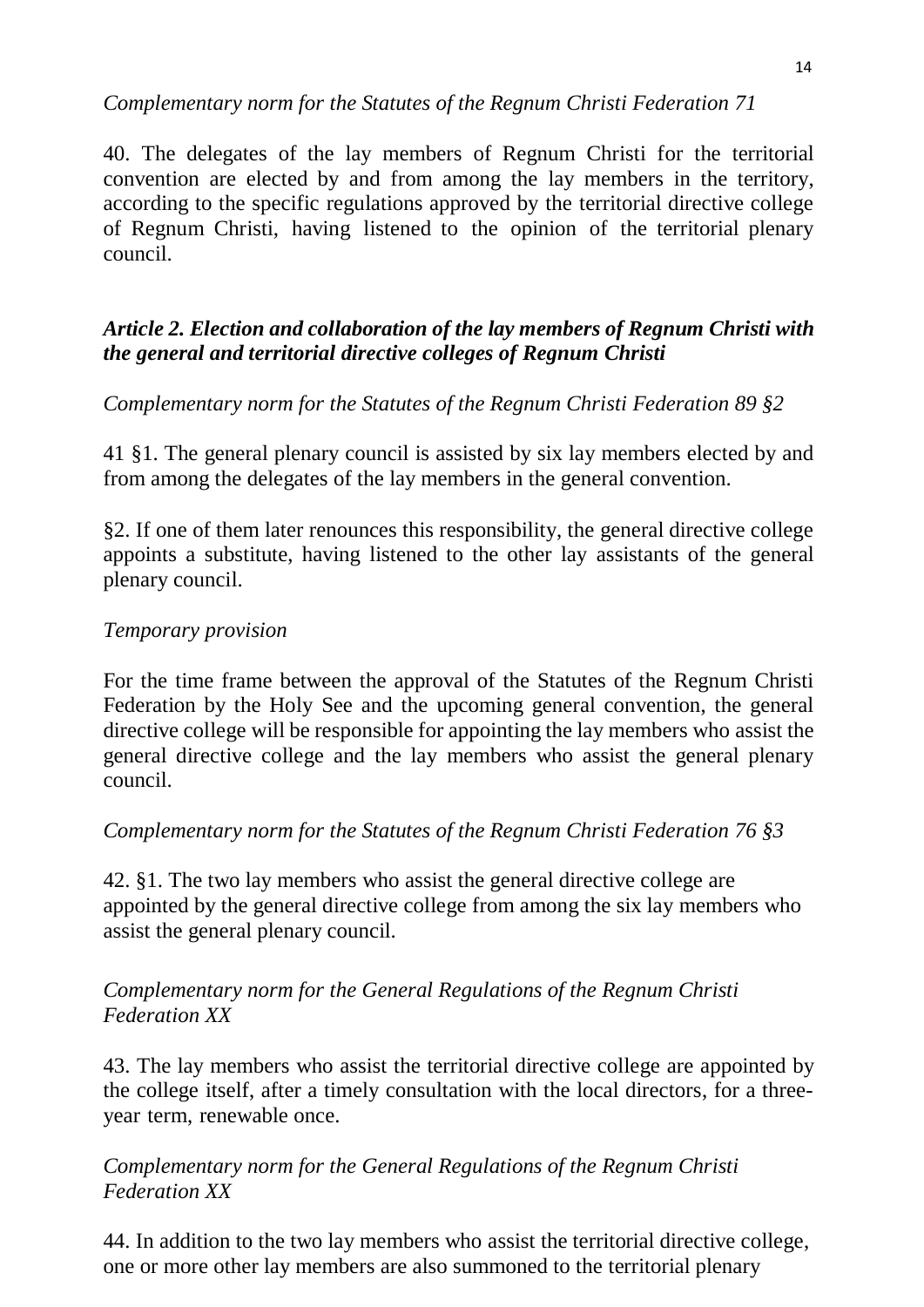council by the territorial directive college itself, after a timely consultation with the local directors.

## *Conflict of interest*

45. When the lay members of Regnum Christi who assist the general or territorial directive colleges and their respective plenary councils have a conflict of interest with the matters under discussion, they should abstain; or, as needed, they may be recused by the directive college.

## *Expenses for those who assist the directive college*

46. The Federation should cover the expenses associated with the exercise of the service of those who assist the general and territorial directive colleges.